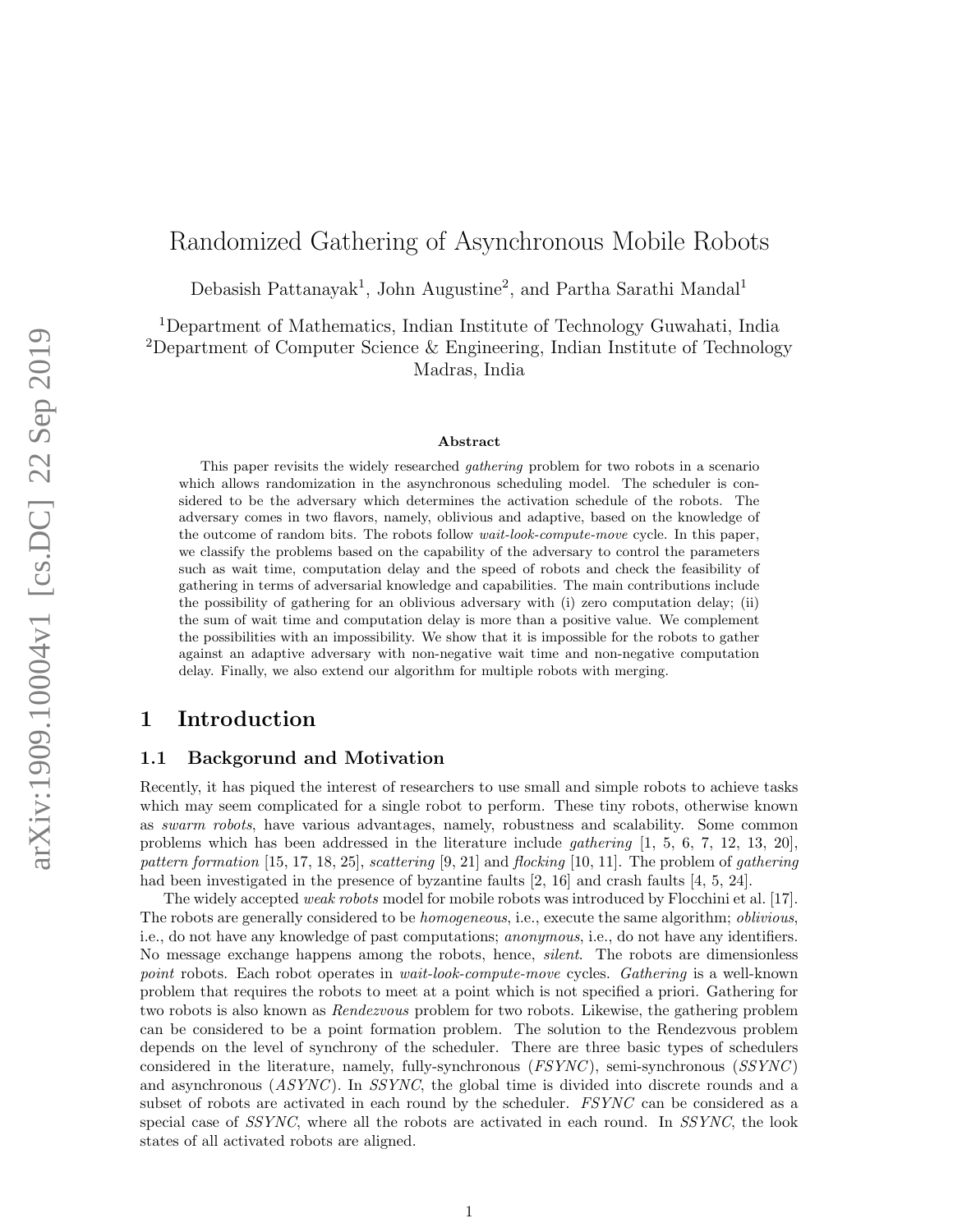#### 1.2 Related Works

The gathering problem for two robots is trivial in FSYNC model. It has been proved that gathering two robots is impossible with a deterministic algorithm in the SSYNC model [26]. Gathering is solved in the SSYNC model with randomization by Izumi et al. [20], which takes a constant number of rounds in expectation with a local-weak multiplicity detection and scattered initial configuration – all robots occupy distinct initial positions. To achieve the constant number of rounds, they assume that the scheduler is bounded, i.e., all robots activate at least once for some constant number of activations of any robot.

Lights were introduced by Das et al. [14] as external persistent memories to expand capabilities of robots. In robots with lights model, Rendezvous has been solved with two color lights, which is optimal [19] in the ASYNC model with non-rigid motion. Okumura et al. [23] further categorized the scheduler into multiple types including rigid and non-rigid motion of robots. The fault-tolerant gathering of robots has been solved in the presence of one fault [1] to multiple faults [5, 24]. Pattanayak et al. [24] also introduced the  $ASYNC_{IC}$  model – also known as  $LC$ -atomic  $ASYNC$ by Okumura et al. [23]. Randomization has also been used in [8, 10] to elect a leader and in [21] for choosing a direction of movement in scattering. Characterization of a continuous adversary in a discrete scenario has been addressed by Bampas et al. [3] for the Rendezvous problem of two mobile agents in graphs.

In this paper, we approach the problem of gathering robots in multiple variations of the ASYNC model. This paper explores two different possibilities for the notion of an adversary for the randomized gathering of robots.

#### 1.3 Our Contribution

We approach the problem to determine the tradeoff between randomization and asynchrony. We define the particulars of adversarial control and characterize them according to the access and knowledge of parameters such as wait time, computation delay, the speed of robots, and the outcome of random bits. We use the terms possible, improbable, and impossible to denote the results in various models. If the probability is non-zero, we say it is possible. Here improbable means that the probability of success is zero, but the set of successful outcomes is non-empty. For example, the probability of choosing  $1/2$  in the interval  $[0, 1]$  is zero, but it is possible to choose 1/2. If the set of successful outcomes is empty, then we say that it is impossible. For example, choosing 2 in the interval  $[0, 1]$  is impossible.

- It is possible to gather two robots with non-zero wait time and zero computation delay for an oblivious adversary, where the algorithm knows the speed ratio of two robots.
- It is improbable for two robots to gather if the algorithm does not know the speed ratio given zero wait time and zero computation delay.
- It is possible for two robots to gather if one robot has zero wait time and zero computation delay.
- It is also possible to gather two robots with non-negative wait time and non-negative computation delay if the sum of wait time and computation delay in any cycle is always greater than a positive value,  $\tau$ . The estimated number of total looks by both of the robots for gathering is  $18(\log_2(\delta/\tau) + 1)$  where  $\delta$  is the initial distance between them.
- For the adaptive adversary, we show that it is impossible for two robots to gather for non-zero wait time and computation delay.
- Finally, we also extend the algorithm for gathering multiple robots with merging.

We summarize the findings in Table 1.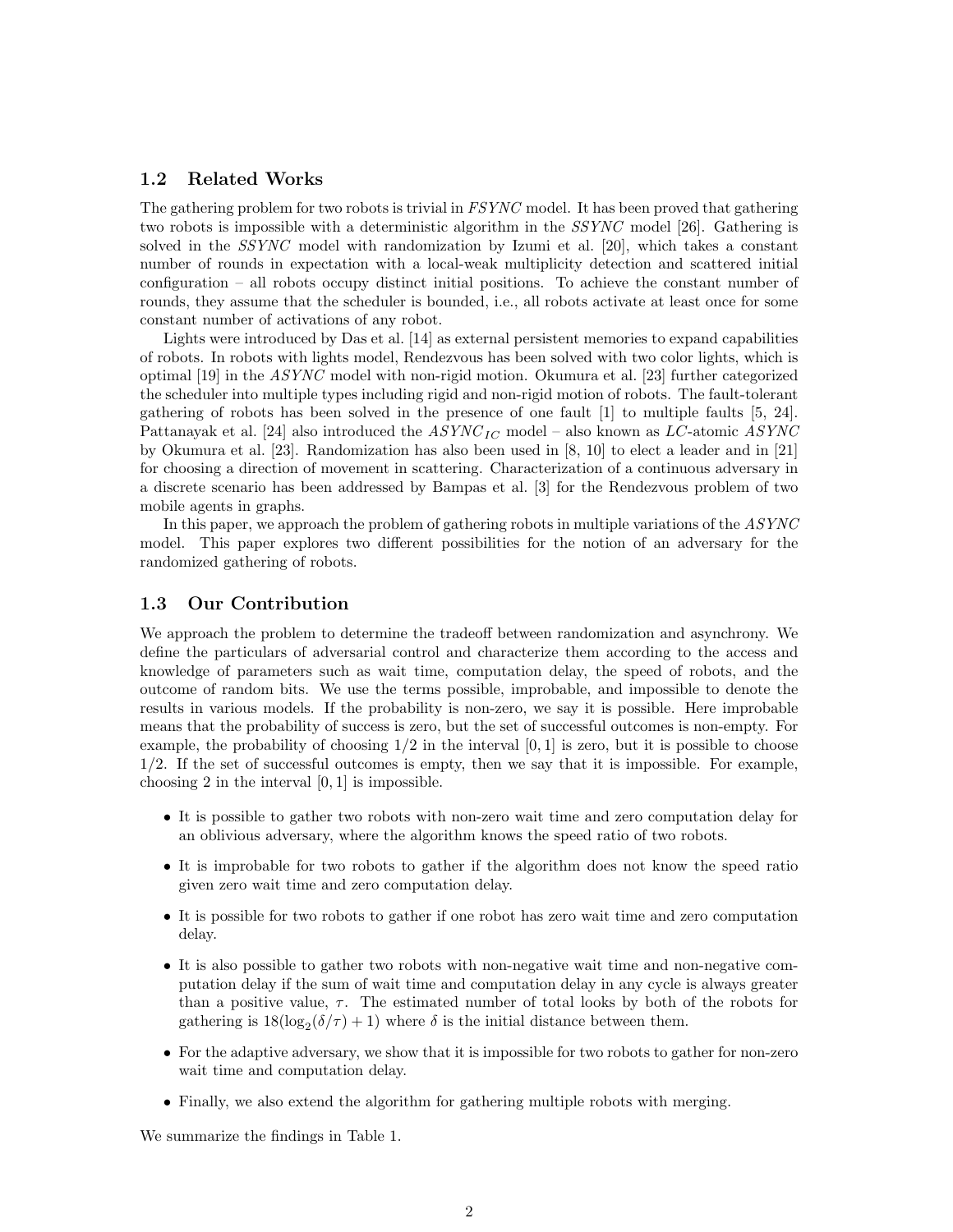|                            | Wait                  | Computation              | <b>Speed</b>                        |            |
|----------------------------|-----------------------|--------------------------|-------------------------------------|------------|
| Result                     | Time $(\mathcal{W})$  | Delay<br>$(\mathcal{C})$ | $\mathbf{Ratio}\left(\alpha\right)$ | Gathering  |
| <b>Oblivious Adversary</b> |                       |                          |                                     |            |
| Theorem 3                  | $W \geq 0$            | $\mathcal{C}=0$          |                                     | Possible   |
| Theorem 4                  | W > 0                 | $\mathcal{C}=0$          | Known                               | Possible   |
| Theorem 5                  | $\mathcal{W}=0$       | $\mathcal{C}=0$          | Unknown                             | Improbable |
|                            | $W_1=0$               | $\mathcal{C}_1=0$        |                                     |            |
| Theorem 6                  | $\mathcal{W}_2\geq 0$ | $\mathcal{C}_2\geq 0$    | Known                               | Possible   |
| Theorem 12                 | $W + C > \tau$        |                          |                                     | Possible   |
|                            | $\mathcal{W} \geq 0$  | $\mathcal{C} > 0$        |                                     | ?          |
| <b>Adaptive Adversary</b>  |                       |                          |                                     |            |
| Theorem 14                 | $\mathcal{W} \geq 0$  | $\mathcal{C} > 0$        |                                     | Impossible |

Table 1: Summary of results for gathering two robots

#### 1.4 Paper Organization

The rest of the paper is organized as the following. In Section 2, we describe the model and notations. Then we describe the results of gathering for an oblivious adversary in Section 3, for various models, like zero computation delay, heterogeneous speed of the robots and analyze random bit complexity. In Section 4, we show the impossibility of gathering for an adaptive adversary. In Section 5, we explore the gathering of multiple robots with merging before concluding in Section 6.

# 2 Preliminaries

#### 2.1 Model

We assume the robots to be anonymous, oblivious, silent represented as points on the Euclidean plane. The robots follow the wait-look-compute-move cycle. When the robots are in wait state, the robots are idle. In the *look* state, the robots obtain a snapshot of the surrounding and in the compute state they compute a destination based on the snapshot obtained. Finally, in the move state, the robots move towards the destination. The robots do not have any agreement on the coordinate system. There are two types of movement considered in the literature, namely, rigid movement and non-rigid movement. In rigid movement, the robot reaches the destination in the same activation cycle. In non-rigid movement, the robot moves at least a predefined distance towards the destination in an activation cycle. In this paper, we consider the rigid movement of robots. It is easy to observe that the non-rigid movement behaves as a rigid movement if the distance to travel becomes less than the predefined distance.

The robots have random bits with which they decide the destination as per the algorithm. To characterize the problems, we consider the scheduler to be the adversary. The adversary knows the algorithm in advance, but may or may not have access to the random bits used by the algorithm in each cycle [22]. Based on the above, the adversary is categorized into two types, namely, *oblivious*: does not know the outcome of random bits and *adaptive*: knows the outcome of past random bits. Note that, the word *oblivious* is used for denoting robots without memory of past computations and adversary without knowledge of the outcome of random bits.

We consider the general ASYNC model for the scheduler, where each robot independently executes the *wait-look-compute-move* cycle. We consider various models which make the adversary control some aspect of a cycle. When a robot  $R_1$  looks, it obtains the position of robot  $R_2$ , which may or may not be moving. If  $R_2$  is moving, then the position of  $R_2$  obtained at a particular instant of time that corresponds to the distance observed by  $R_1$ . So the look instant L divides the time a robot remains stationary in a cycle into two parts where the former is wait time,  $W$ , and the latter is computation delay,  $\mathcal C$ . Since until the look happens and the robot knows the position of the other robot, it can be considered *idle*, and after that, it is doing *computation* or executing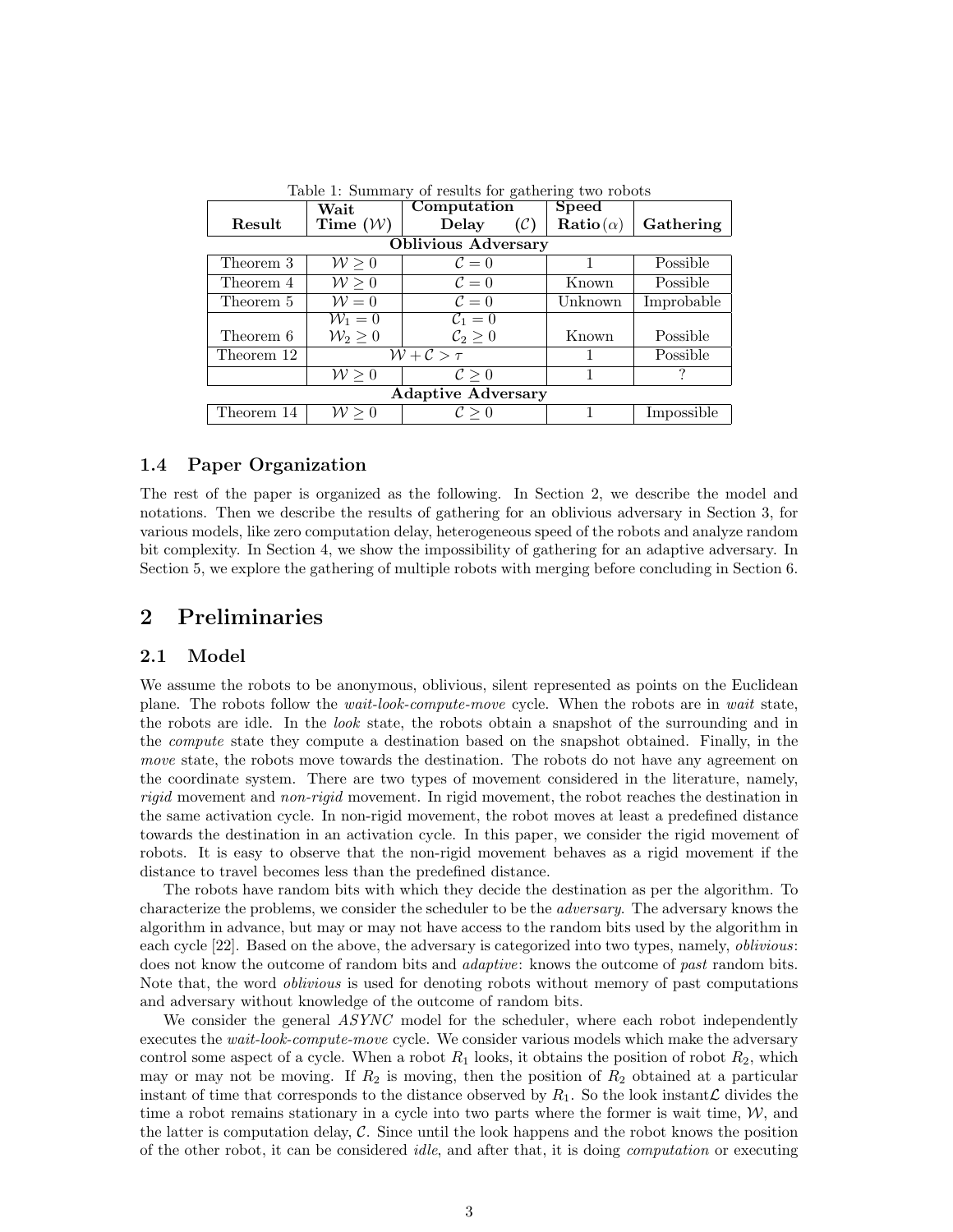

the algorithm. Fig. 1 shows the division of the look state of the ASYNC into wait and compute.

Figure 1: The top figure shows the *wait-look-compute-move* steps and the bottom figure shows the division of look state into wait time and computation delay

The destination is decided by the algorithm based on the outcome of random bits and the position of the other robot. The time required by a robot to move to its destination depends on the speed of the robot. The speeds of the robots may be the same or different. We assume that the speed of a robot remains the same throughout the execution of the algorithm. We classify the problems based on the capabilities of the adversary to control wait time, computation delay, and the speed of robots. When a robot looks and finds the other robot at its position, it decides that it has gathered. We assume that the robot which has decided that it has gathered stops moving thenceforth.

#### 2.2 Notations

We use the following notations throughout the paper.

- Time periods are denoted as  $W$  for wait time and  $C$  for computation delay.
- To distinguish between the two robots' wait time and computation delay, we use  $\mathcal{W}_i$  and  $\mathcal{C}_i$ for robot  $R_i$ , where  $j \in \{1, 2\}$ .
- The sequence of wait time periods are denoted as  $\{W_i(0), W_i(1), W_i(2), \ldots\}$  and computation delay as  $\{\mathcal{C}_j(0), \mathcal{C}_j(1), \mathcal{C}_j(2), \ldots\}$  corresponding to cycles  $\{0, 1, 2, \ldots\}$  for  $R_j$ .
- We also denote the look instants as  $\{\mathcal{L}_j(0), \mathcal{L}_j(1), \mathcal{L}_j(2), \ldots\}$  corresponding to cycles  $\{0, 1, 2, \ldots\}$ for  $R_i$ .
- $\delta$  is the initial distance between the robots.
- $\bullet$   $\tau$  is the lower bound on the sum of wait time and computation delay for a particular robot in a cycle.
- $\alpha$  is the ratio of the speed of two robots.

#### 2.3  $\lambda$ -class Algorithms

Gathering two robots in multiple dimensions is equivalent to gathering in one dimension. We formalize the statement using the following results.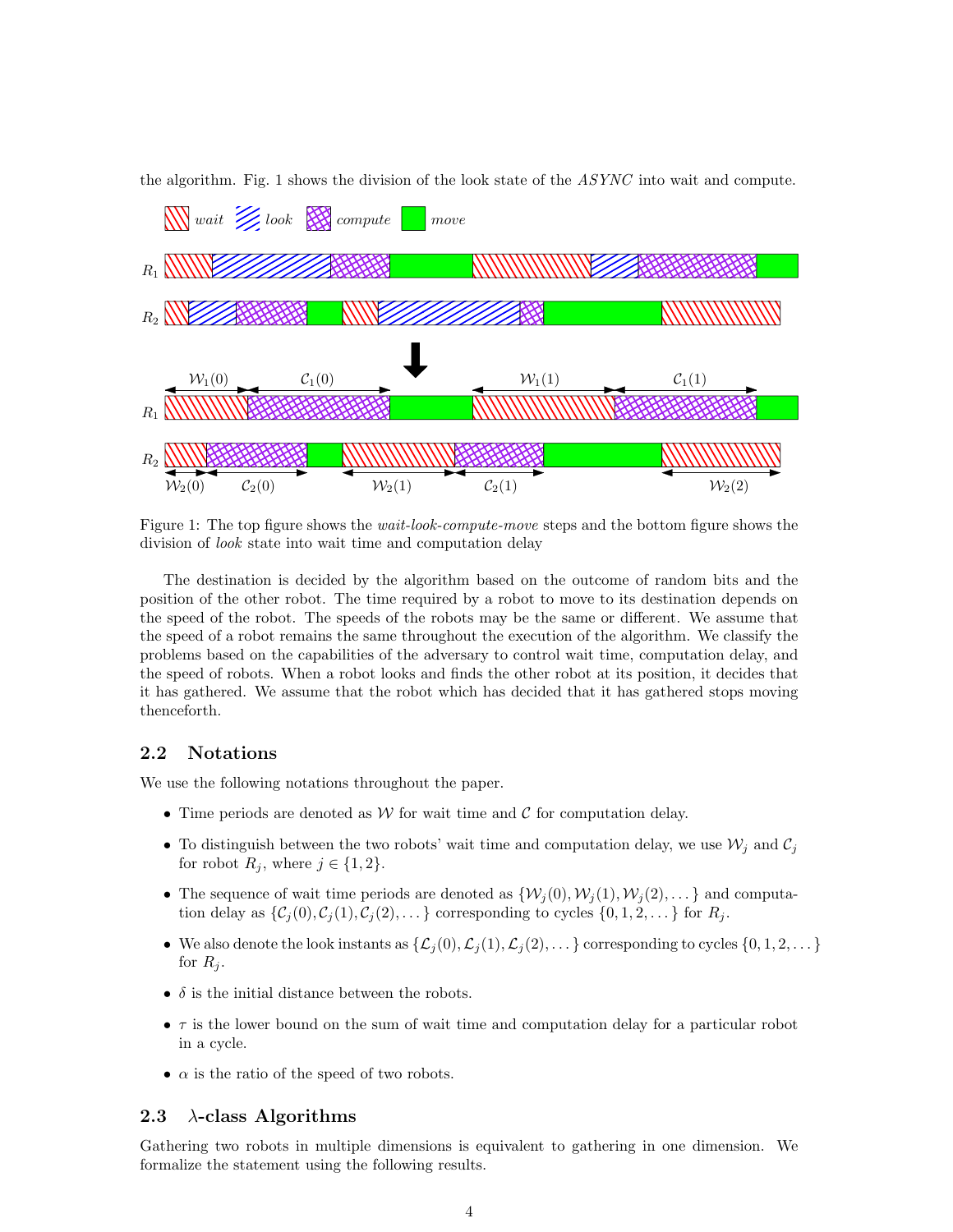**Lemma 1.** There exists an algorithm  $\phi$  which gathers two robots in  $\mathbb{R}^d$ , if and only if there exists an algorithm φ ′ which gathers two robots in one dimension, i.e., the line joining two robots.

*Proof.* We define a coordinate system for  $\mathbb{R}^d$  with mid point of line joining  $p_1$  and  $p_2$  as the origin and  $p_1$  as the positive x-axis. Suppose the destination decided by the algorithm  $\phi$  in  $\mathbb{R}^d$  is some point p. Take the projection of p on the line joining  $p_1$  and  $p_2$  as p'. Moving to the position p' in one dimension is the same as moving to p in  $\mathbb{R}^d$ . Now, we can always find a corresponding position on the line for each destination position provided by the algorithm  $\phi$ . If the sequence of destinations gathers the two robots in  $\mathbb{R}^d$ , then the corresponding projections will also gather the two robots in one dimension. Conversely, if an algorithm  $\phi'$  gathers two robots in one dimension, i.e., the line joining them, then  $\phi'$  is sufficient to gather two robots in  $\mathbb{R}^d$ .  $\Box$ 

From Lemma 1, it is sufficient that the robots only move on the line joining two robots. All possible algorithms for gathering two robots in one dimension can be classified based on the parameter  $\lambda \in \mathbb{R}$ . In the move state a robot can move  $\lambda \delta$  distance towards the other robot, where δ is the distance between two robots. For example, if  $\lambda = 0$ , a robot stays in its position, and if  $\lambda = 1$ , it moves to the position of the other robot.

Let us first describe the impossibility of gathering of two robots in *SSYNC* model [26]. The capability that the adversary holds in case of SSYNC model is whether to activate robots in a particular round or not.

**Example 2.** If the deterministic algorithm has  $\lambda = 1$ , then the adversary would activate both robots in the same round.



Figure 2: Execution of deterministic algorithms with  $\lambda = 1/2$  and 1 in SSYNC model

If the deterministic algorithm has  $\lambda = 1/2$ , then the adversary would activate only one of them in a particular round. This would certainly result in reduction of the distance between the robots, but the distance would never be zero. Fig. 2 shows a sample execution of the robots' behavior for  $\lambda = 1$  and  $\lambda = 1/2$ . All the figures included in this paper follow a convention of representing time in the x-axis and distance in the y-axis. We assume  $R_1$  starts at  $(0, \delta)$  and  $R_2$  start at  $(0, 0)$ .

A randomized algorithm with  $\lambda = 2$  and -1, has been presented by Izumi et al. [20], which gathers two robots in SSYNC model.

# 3 Oblivious Adversary

An oblivious adversary is not aware of the random bits produced by the algorithm. So an oblivious adversary decides the wait time and computation delay regardless of the outcome of the sequence of random bits generated. In other words, the adversary decides the sequence of wait times and computation delays for each robot before the start of the algorithm. The adversary may know the ratio of the speed between the robots. In this section, we show the possibility of gathering with zero computation delay, and the speed ratio is known to the algorithm. If the speed ratio is controlled by the adversary – unknown to the algorithm – the adversary can ensure that the probability of gathering is zero even with zero wait time and zero computation delay (without any adversarial control). If the adversary controls one of the robots and the other has zero wait time and zero computation delay, then the probability of gathering is also positive, albeit small.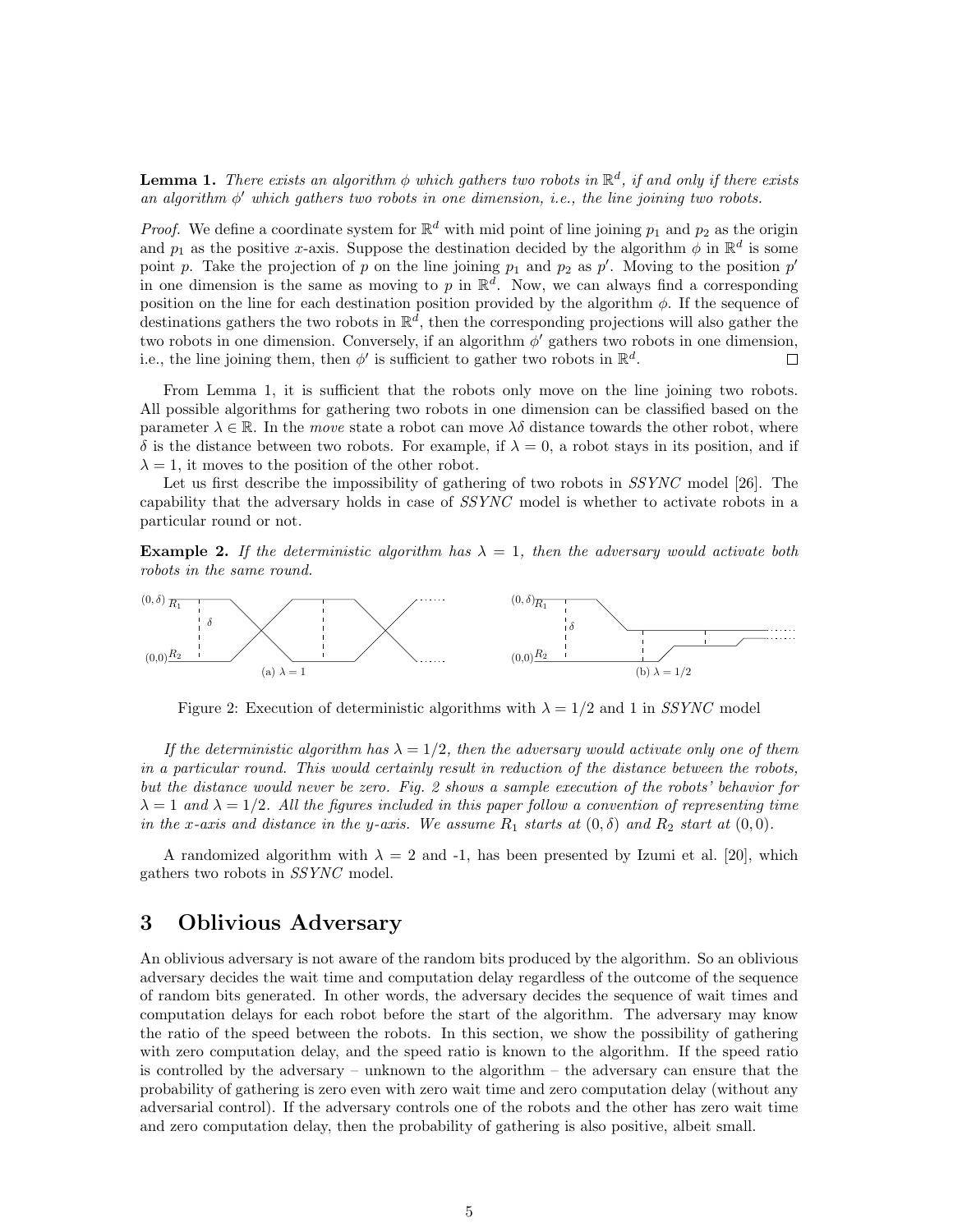#### 3.1 Gathering in  $ASYNC_{\rm IC}$  model

First, we prove that two robots with the same speed can gather in the  $ASYNC_{IC}$  model [24], i.e., the computation delay is zero  $(C = 0)$ . In this model, the robots move immediately after they look. For the proof, we gradually establish inequalities, which limit the choices of an adversary to prevent gathering. Finally, we show that for all choices of the adversary, there exists an algorithmic step which leads to the gathering of two robots.

**Theorem 3.** For an oblivious adversary, it is possible to gather two robots with the same speed in the ASYNC<sub>IC</sub> model (asynchronous with zero computation delay), i.e.,  $W \ge 0$  and  $C = 0$ .

Proof. Each robot when activated, looks at the other robot to determine the position of other robot and chooses a  $\lambda$  value based on the following three options (with equal probability and independent of other choices): (i)  $\lambda = 1$ , (ii)  $\lambda = 1/2$ , or (iii) a real value chosen uniformly at random from  $(0, 1)$ . We now show a sequence of interactions between the algorithm and the adversary that – with positive probability – will guarantee that the robots will gather.

We first introduce some notations. Since the computation delay is zero, let the wait time periods provided by the adversary be  $\{W_1(0), W_1(1), \ldots\}$  and  $\{W_2(0), W_2(1), \ldots\}$ . We define the gap,  $\gamma$  as the time difference between the look of  $R_1$  and  $R_2$ . Since both robots have a speed of one unit distance per unit time, in  $\gamma$  amount of time, a robot can cover  $\gamma$  distance. If the gap  $\gamma$ between look of two robots is more than the distance  $\delta$ , between them, and  $R_2$  is idle when  $R_1$ looks, then  $R_1$  can reach  $R_2$  before  $R_2$  looks as shown in Fig. 3. In that case, to prevent gathering adversary has to choose the gap such that  $|\gamma| < \delta$ . If  $\gamma = 0$ , then both robots look at the same time and gather at mid point provided they choose  $\lambda = 1/2$ . Without loss of generality, assume that  $W_1(0) > W_2(0)$ . Denote,  $\gamma_0 = W_1(0) - W_2(0)$  as shown in Fig. 4. To avoid gathering, the adversary should choose  $W_1(0)$  and  $W_2(0)$  such that

$$
-\delta < \gamma_0 < \delta \text{ and } \gamma_0 \neq 0 \tag{1}
$$

If the adversary manages to enforce Inequality (1), we consider (as a first algorithmic step) the event that the algorithm chooses the following specific  $\lambda$  values (which are anyway chosen with probability 1/9).

**Step 1:**  $(\lambda_1 = \lambda_2 = 1)$  Though the robots start with a gap  $\gamma_0$ , both robots finish moving at the same time because they have the same speed. After both robots finish their movement, the distance between them is  $\delta - \gamma_0$ . The next gap between looks is defined as  $\gamma_1 = \mathcal{W}_1(1) - \mathcal{W}_2(1)$ because they had finished at the same time. Further, we have the inequalities for the second look of robots if they do not gather as the following.

$$
-\delta + \gamma_0 < \gamma_1 < \delta - \gamma_0 \text{ and } \gamma_1 \neq 0. \tag{2}
$$

Recall that if  $\gamma_1 = 0$ , then they will gather with constant probability when both choose  $\lambda = 1/2$ . So for the rest of the argument, we will condition on  $\gamma_1 \neq 0$ . Under this condition, next algorithmic step we consider (which again occurs with constant probability) is the following choice of  $\lambda$  values.

**Step 2:**  $(\lambda_1 = 1/2, \lambda_2 \in U(0, 1))$  Observe Fig. 4. If  $\lambda_2 = (\delta + \gamma_0)/2\delta$ , then  $R_1$  and  $R_2$  meet at M. Now we estimate the probability that  $R_2$  would choose  $\lambda_2$  such that they will gather in the next cycle. For the robots to gather in the next cycle, whichever looks first has to find the other robot in idle state.

**Case 1:** Now, the algorithm can choose  $\lambda_2$  value such that it creates the situation in Fig. 3. Suppose,  $R_1$  looks first in the next cycle, then it has to find  $R_2$  in the idle state – second look of  $R_1$  (at  $W_1(0) + (\delta - \gamma_0)/2 + W_1(1)$ ) occurs after  $R_2$  finishes moving (at  $W_2(0) + \lambda_2\delta$ ) and before it looks for second time (at  $\mathcal{W}_2(0) + \lambda_2 \delta + \mathcal{W}_2(1)$ ). So,

$$
\lambda_2 \delta < (\delta + \gamma_0)/2 + \mathcal{W}_1(1) < \lambda_2 \delta + \mathcal{W}_2(1) \tag{3}
$$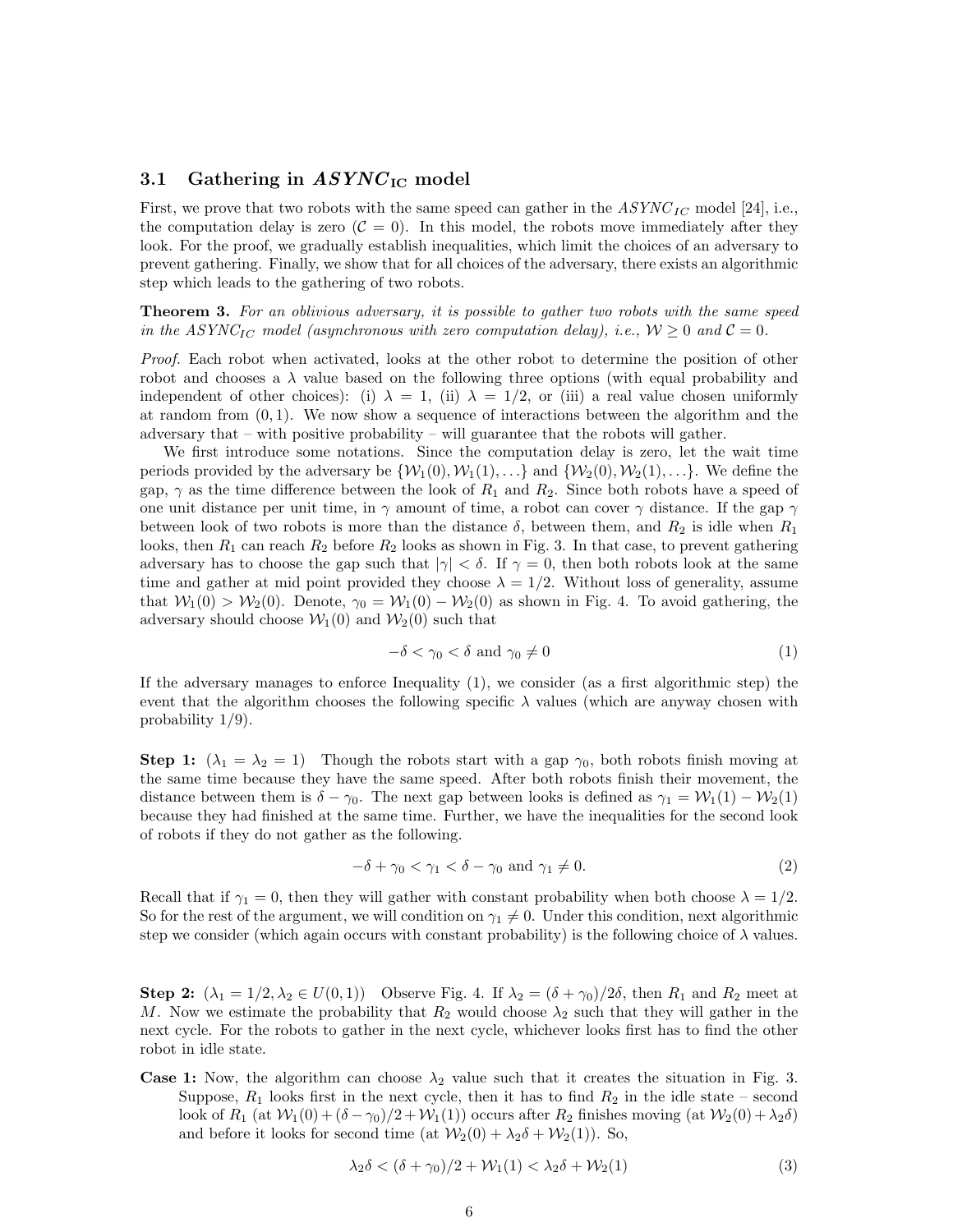

Figure 3: Gathering of two robots when the difference between looks,  $\gamma$ , is greater than the current distance between the robots,  $\delta$ .



Figure 4: Gathering of two robots for  $\lambda_1 =$  $1/2$  and  $\lambda_2 \in U(0,1)$ . .

Also, the distance between them at that point of time  $(\delta - \lambda_2 \delta - (\delta - \gamma_0)/2)$  should be less than the gap between looks  $(\lambda_2 \delta + \mathcal{W}_2(1) - (\delta + \gamma_0)/2 - \mathcal{W}_1(1)).$ 

$$
|\lambda_2 \delta - (\delta + \gamma_0)/2| < \lambda_2 \delta - (\delta + \gamma_0)/2 - \gamma_1 \tag{4}
$$

• If  $\lambda_2 \delta > (\delta + \gamma_0)/2$ , then  $\gamma_1 < 0$  from Inequality (4). The range of  $\lambda_2$  for which Inequality (3) and (4) are satisfied can be given by

$$
\lambda_2 \in \left( \max\left( (\delta + \gamma_0)/2\delta, (\delta + \gamma_0 + 2\gamma_1)/2\delta \right), (\delta + \gamma_0 + 2\mathcal{W}_1(1))/2\delta \right)
$$

Since  $\gamma_1$  < 0, the probability of choosing such a  $\lambda_2$  is  $\mathcal{W}_1(1)/\delta$  – the length of the smaller interval since it is chosen uniformly at random from  $(0,1)$ .

• If  $\lambda_2 \delta < (\delta + \gamma_0)/2$ , then  $\lambda_2 > (\delta + \gamma_0 + \gamma_1)/2\delta$  from Inequality (4) and  $\gamma_1 < 0$  from Inequality (3). So, we have

$$
\lambda_2 \in \left( \max\left( (\delta + \gamma_0 + 2\gamma_1)/2\delta, (\delta + \gamma_0 + \gamma_1)/2\delta \right), (\delta + \gamma_0)/2\delta \right)
$$

The probability of choosing such a  $\lambda_2$  is  $-\gamma_1/2\delta$ , since  $\gamma_1 < 0$ .

**Case 2:** Conversely, if  $R_2$  looks first in the next step, then it has to find  $R_1$  in the idle state. So,

$$
(\delta + \gamma_0)/2 < \lambda_2 \delta + \mathcal{W}_2(1) < (\delta + \gamma_0)/2 + \mathcal{W}_1(1)
$$
\n(5)

Similarly, the distance between them at that point of time should be less than the gap between looks.

$$
|\lambda_2 \delta - (\delta + \gamma_0)/2| < (\delta + \gamma_0)/2 + \gamma_1 - \lambda_2 \delta \tag{6}
$$

• If  $\lambda_2 \delta < (\delta + \gamma_0)/2$ , then  $\gamma_1 > 0$ . The range of  $\lambda_2$  for which Inequality (5) and (6) are satisfied can be given by

$$
\lambda_2 \in \left( (\delta + \gamma_0 - 2\mathcal{W}_2(1))/2\delta, (\delta + \gamma_0)/2\delta \right)
$$

The probability of choosing such  $\lambda_2$  is  $\mathcal{W}_2(1)/\delta$ .

• If  $\lambda_2 \delta > (\delta + \gamma_0)/2$ , then  $\lambda_2 < (\delta + \gamma_0 + \gamma_1)/2\delta$ . So, we have

$$
\lambda_2 \in \left( (\delta + \gamma_0 - 2\mathcal{W}_2(1))/2\delta, \min((\delta + \gamma_0 + 2\gamma_1)/2\delta, (\delta + \gamma_0 + \gamma_1)/2\delta) \right)
$$

The probability of choosing such a  $\lambda_2$  is  $\mathcal{W}_1(1)/\delta$ , if  $\gamma_1 < 0$  and  $(\mathcal{W}_1(1) + \mathcal{W}_2(1))/2\delta$ , if  $\gamma_1 > 0$ .

As the robot has a probability of  $1/3$  for choosing  $\lambda$  values from 1,  $1/2$  and  $U(0, 1)$ , we have a multiplier of  $1/27$  for the three choices of  $\lambda$  values made in total by the two robots.

Recall that  $\gamma_1 \neq 0$  from Inequality (2). So the probability of gathering is dependent on the values  $W_1(1)$  and  $W_2(1)$ , the adversary can choose these to be zero. Now, we consider the following algorithmic step to show a constant probability of gathering if  $W_1(1)$  or  $W_2(1)$  is equal to zero.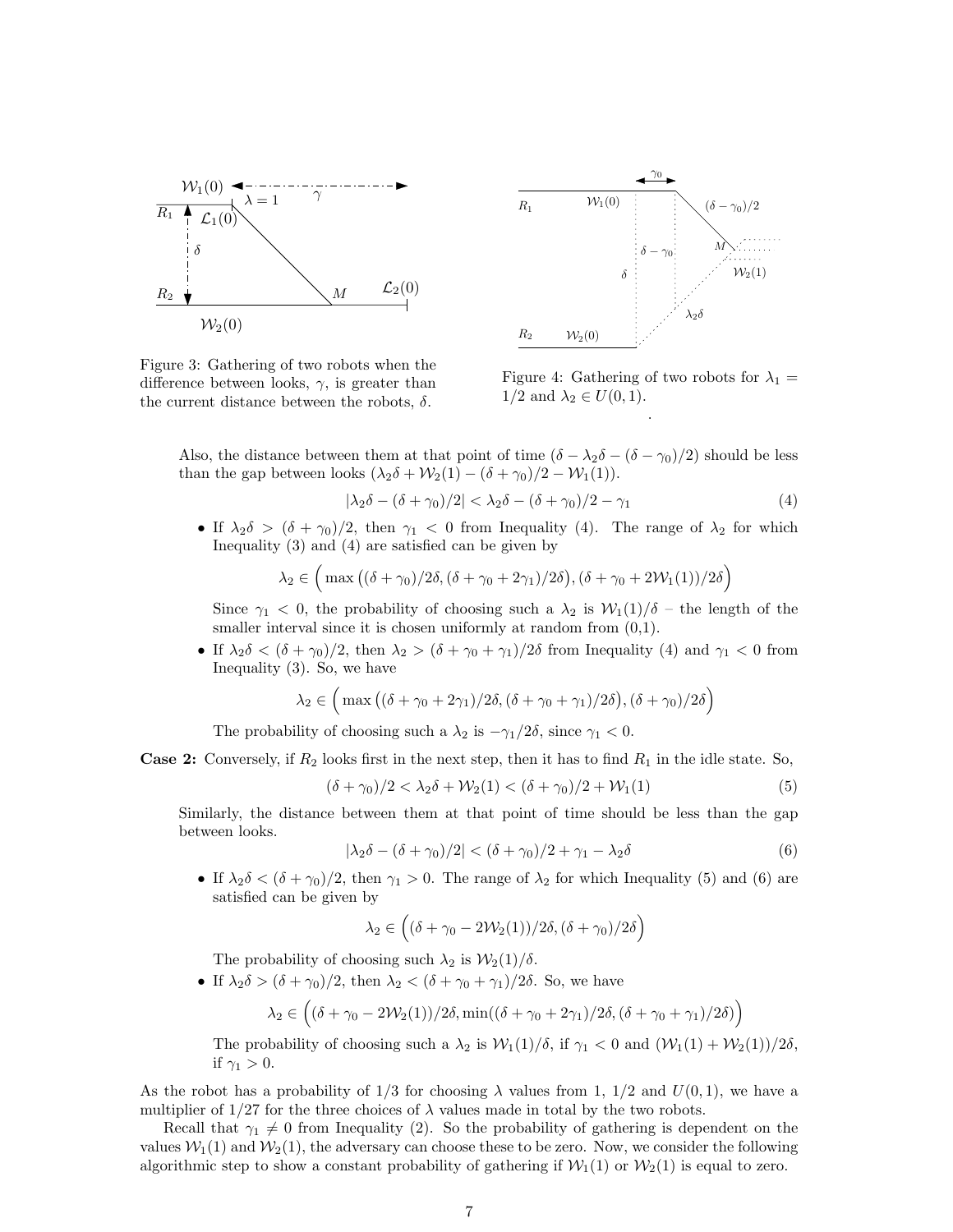**Step 3:**  $(\lambda_1 = 1/2)$ 

- **Case 1:** If  $W_1(1) = 0$ , then  $R_1$  looks again at M and finds  $R_2$  at M and decides that it has gathered. Once  $R_1$  decides it has gathered, it does not move. We can correspondingly assign  $\lambda$  values to be 1 and 1 for two consecutive looks of  $R_2$  for the robots to gather. The probability of such an event is 1/27.
- **Case 2:** If  $W_2(1) = 0$ , then  $R_2$  can choose  $\lambda$  value 1/2. It corresponds to two situations, given the value of  $\gamma_0$ .
	- If  $\gamma_0 \leq \delta/2$ , then at the second look of  $R_2$ ,  $R_1$  is moving. So  $R_2$  can choose  $\lambda = 1/2$ again and gather at M.
	- If  $\gamma_0 > \delta/2$ , then at the second look of  $R_2$ ,  $R_1$  is still in idle state. The gathering scenario repeats itself with  $\gamma_0 \to \gamma_0 - \delta/2$  and  $\delta \to \delta/2$ . The adversary can choose  $W_2(l) = 0$  for  $l \in \mathbb{N}$  to repeat this case. But, this situation can be repeated finitely many times before Inequality (7) holds since  $\gamma_0 < \delta$  from Inequality (1).

$$
\delta/2 + \delta/4 + \dots + \delta/2^k > \gamma_0 \tag{7}
$$

The associated probability is  $1/3^{k+1}$ .

Regardless of the value of wait times chosen by adversary, we show that the probability of gathering is always positive. This concludes the proof.  $\Box$ 

Next, we extend the possibility result of Theorem 3 to accommodate different speed robots where the algorithm knows the speed of robots. Though it is not possible for the algorithm to distinguish between the faster robot and the slower robot, the algorithm can still utilize the ratio of speed to achieve gathering.

**Theorem 4.** It is possible to gather two robots if the algorithm knows the speed ratio,  $\alpha$ , of the robots for an oblivious adversary in  $ASYNC_{IC}$  model.

Proof. In this proof, we recreate the same situations as in the proof of Theorem 3. Similar to the previous proof, we assume  $W_1(0) > W_2(0)$ . Let us normalize the speed of  $R_1$  to 1 and denote  $\alpha$ as the speed ratio of  $R_2$  to  $R_1$ . Choosing  $\lambda_1 = 1/(\alpha + 1)$  instead of  $1/2$  leads to similar situation as Fig. 4. Likewise, we can determine the probability of choosing  $\lambda_2$  in a small interval around the meeting point. Since the robots are anonymous, the algorithm must include the reciprocal of  $\alpha$  also. So the other value of  $\lambda$  is  $1/(1+1/\alpha) = \alpha/(\alpha+1)$ .  $\Box$ 

#### 3.2 Gathering with Unknown  $\alpha$

Unlike Theorem 4, if the adversary controls the speed of robots, i.e., the algorithm does not have any knowledge about the speed of robots, then it is improbable for the robots to gather. The analogy follows from the fact that the adversary can change the speed of the robots in each round such that it is unlikely for both robots meet at the same point at the same time. Here improbable stands for a zero probability event where the set of successful outcomes is non-empty. The following theorem and proof shows that the algorithm has to choose a specific real number in an interval,

**Theorem 5.** It is improbable for two robots to gather if the speed ratio  $\alpha$  is controlled by the adversary with zero wait time and zero computation delay for an oblivious adversary.

Proof. Consider the last look before two robots gather. For the two robots to gather, one robot would look at a time when the other robot is at its position. That can happen in the two scenarios, as shown in Fig. 5. Let the ratio of the speed of  $R_1$  to  $R_2$  is  $\alpha$  with the speed of  $R_2$  is normalized to 1. Here,  $\alpha \in (0,\infty)$ . For robot  $R_1$  to reach the destination, it has to travel a distance of  $\lambda \alpha \delta$ while the other robot travels a distance of  $\lambda \delta$  in the same amount of time. If both the robots are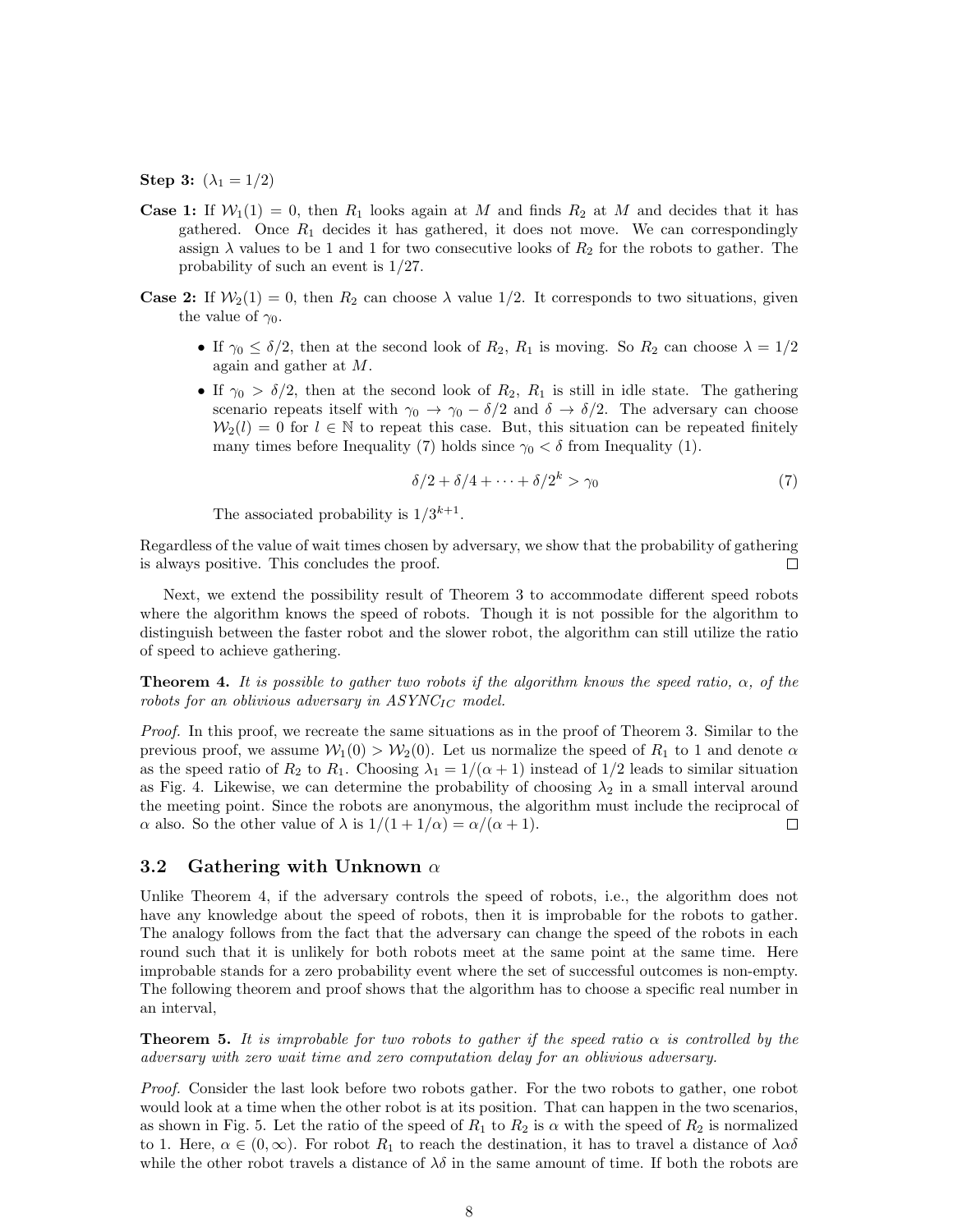

Figure 5: Improbability of gathering two robots with unknown  $\alpha$ 

traveling towards each other as shown in Fig. 5(a), then the sum of distance covered should be  $\delta$ as observed by  $R_1$  at  $\mathcal{L}_1(k)$ ,

$$
\lambda \alpha \delta + \lambda \delta = \delta \implies \lambda = 1/(1 + \alpha)
$$

In the other case, if both the robots are traveling in the same direction as shown in Fig. 5(b), then the difference of the distance should be  $\delta$ ,

$$
\lambda \alpha \delta - \lambda \delta = \delta \implies \lambda = 1/(\alpha - 1)
$$

If the algorithm chooses  $\lambda \in \{1/(\alpha+1), 1/(\alpha-1)\}\)$ , then the robots gather. The algorithm can choose any real number as  $\lambda$  value. The probability of choosing  $\lambda \in \{1/(\alpha+1), 1/(\alpha-1)\}\)$  from  $(-\infty, \infty)$  is equal to zero, if the algorithm does not know the value of  $\alpha$ . Hence, it is improbable for the robots to gather.  $\Box$ 

### 3.3 Gathering of Robots when only one Robot controlled by the Adversary

Now, we consider a situation where one robot has fixed wait time and computation delay such that the adversary cannot manipulate the robot. Following result shows the possibility of gathering.

**Theorem 6.** It is possible for two robots to gather if one robot has zero wait time and zero computation delay for an oblivious adversary if the algorithm knows the speed ratio  $\alpha$ .

*Proof.* Consider the situation shown in Fig. 6. Robot  $R_1$  has both wait time and computation delay to be 0. We construct a scenario of gathering utilizing the situation in Theorem 5. If  $R_1$ looks at  $R_2$  when  $R_2$  is in the move state and chooses  $\lambda = 1/2$ , then  $R_1$  and  $R_2$ , both will cover half the distance before  $R_1$  looks. At the next look of  $R_1$ ,  $R_1$  finds  $R_2$  at its own position and decides that it has gathered. Now  $R_1$  stays put. At  $R_2$ 's next look, it can choose  $\lambda = 1$  and they gather. For such a situation to happen, there are few constraints.  $R_1$  chooses  $\lambda = 1/2$  continuously until it observes  $R_2$  is in the move state. We have the following equation

$$
P(\delta/2 + \delta/4 + \delta/8 + \dots + \delta/2^k > W + C) = P(\delta - W - C > \delta/2^k) = 1/2^k
$$

This is true for some  $k \in \mathbb{N}$ . The probability of gathering is associated with the ratio  $(\delta-t_i-t_c)/\delta$ . Note that, for different speed robots,  $R_1$  can choose  $\lambda = 1/(\alpha + 1)$  instead of 1/2. Analysis would be likewise.  $\Box$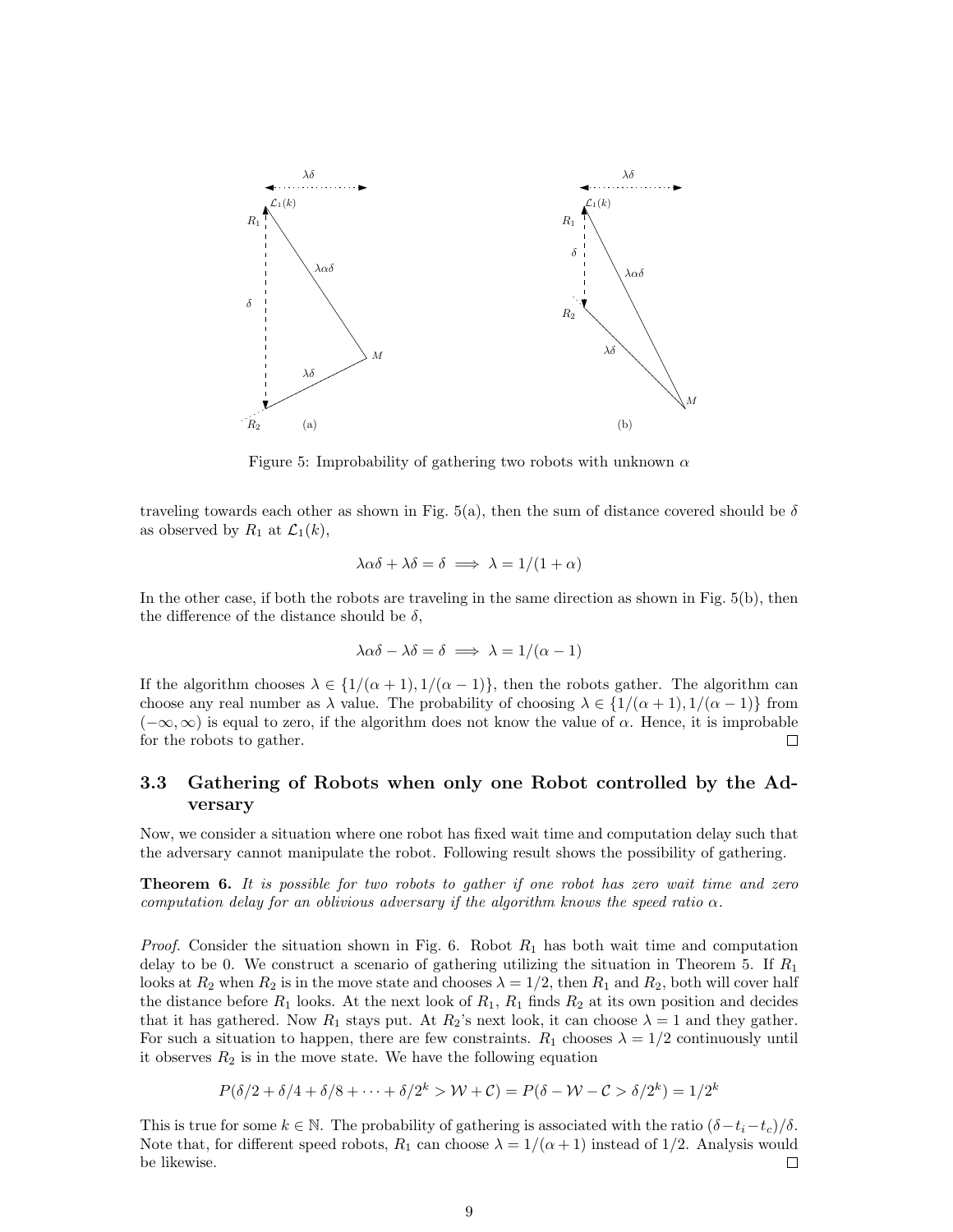

Figure 6: Gathering with  $R_1$  having zero wait time and zero computation delay for  $\alpha = 1$ 

### 3.4 Gathering of two same speed robots for  $W + C \geq \tau$

As per the proof of Theorem 3, observe that the adversary can make the wait times infinitesimally smaller to have a very small probability albeit non-zero. In this section, we restrict the adversary to prevent it from making the wait time and computation delay arbitrarily small or zero. So the adversary must choose the wait time and computation delay such that the sum of the wait time and computation delay shall be greater than a predetermined constant  $\tau$ . The look of a robot can occur at any time instance during that period. Consider an algorithm that chooses one of the  $\lambda$ values 1,  $1/2$  and 0 with probability  $1/3$  each (and independent of all other choices). First, we present some definitions and lemmas before going to the final result.

**Definition 7** (Maximum Distance). Distance  $\delta$  between two robots is the maximum distance at time t, if the distance at any point of time  $t' > t$  does not exceed  $\delta$ .

Note that, the instantaneous distance between the robots can be zero when the robots are crossing each other, but that does not represent the maximum distance between them.

We define a sequence of attempts starting from the initiation of the algorithm. Consider the first cycle of each robot. Let  $R_1$  be the robot which has moved later in the first cycle at time t. Then we take the latest choice of  $\lambda$  value of  $R_1$  and the choice of  $\lambda$  value of  $R_2$  immediately prior to  $t$ . These two looks together make an attempt. Notice that,  $R_2$  can have multiple looks before  $R_1$  starts moving. We only consider the latest look of  $R_2$  as part of the attempt. The subsequent attempt would consider the next cycles of both robots.

**Definition 8** (Successful attempt). An attempt is successful if the maximum distance between the robots is at most half of the maximum distance before the choices of  $\lambda$  values done by the robots.

**Lemma 9.** An attempt is successful with a probability at least  $2/9$ .

*Proof.* Let  $\delta$  be the maximum distance between the two robots with  $R_1$  at  $\delta$  and  $R_2$  at 0. Without loss of generality assume that  $R_2$  is the robot which moves later. An attempt is successful if  $R_2$ chooses  $\lambda = 1/2$ . Because,  $R_1$  moves first, it can be at any position  $x \in [0, \delta]$  when  $R_2$  looks.  $R_1$ can choose  $\lambda = 1$  or  $1/2$  to move. As  $R_2$  moves to the midpoint, it will go to  $x/2 \in [0, \delta/2]$ .

- If  $R_1$  has chosen  $\lambda = 1$ , then the robots would cross each other. The maximum distance between them is  $x/2 \le \delta/2$  if  $R_1$  reaches 0 as shown in Fig. 7(a).
- If  $R_1$  has chosen  $\lambda = 1/2$ , then the robots may or may not cross each other. If the robots cross each other, it is similar to the previous case with  $\lambda = 1$  for  $R_1$ . If the robots do not cross each other, there are two situations depending on which robot looks first.
	- If  $R_1$  looks first, then it may find  $R_2$  before  $R_2$  reaches 0, i.e., before  $R_2$  is at the farthest distance from  $R_1$ . Let  $R_2$  be at y when  $R_1$  has looked. Now,  $y \in [0, \delta)$ . Since  $R_1$  moves first, it finishes its movement first as it is moving only half the distance. Now,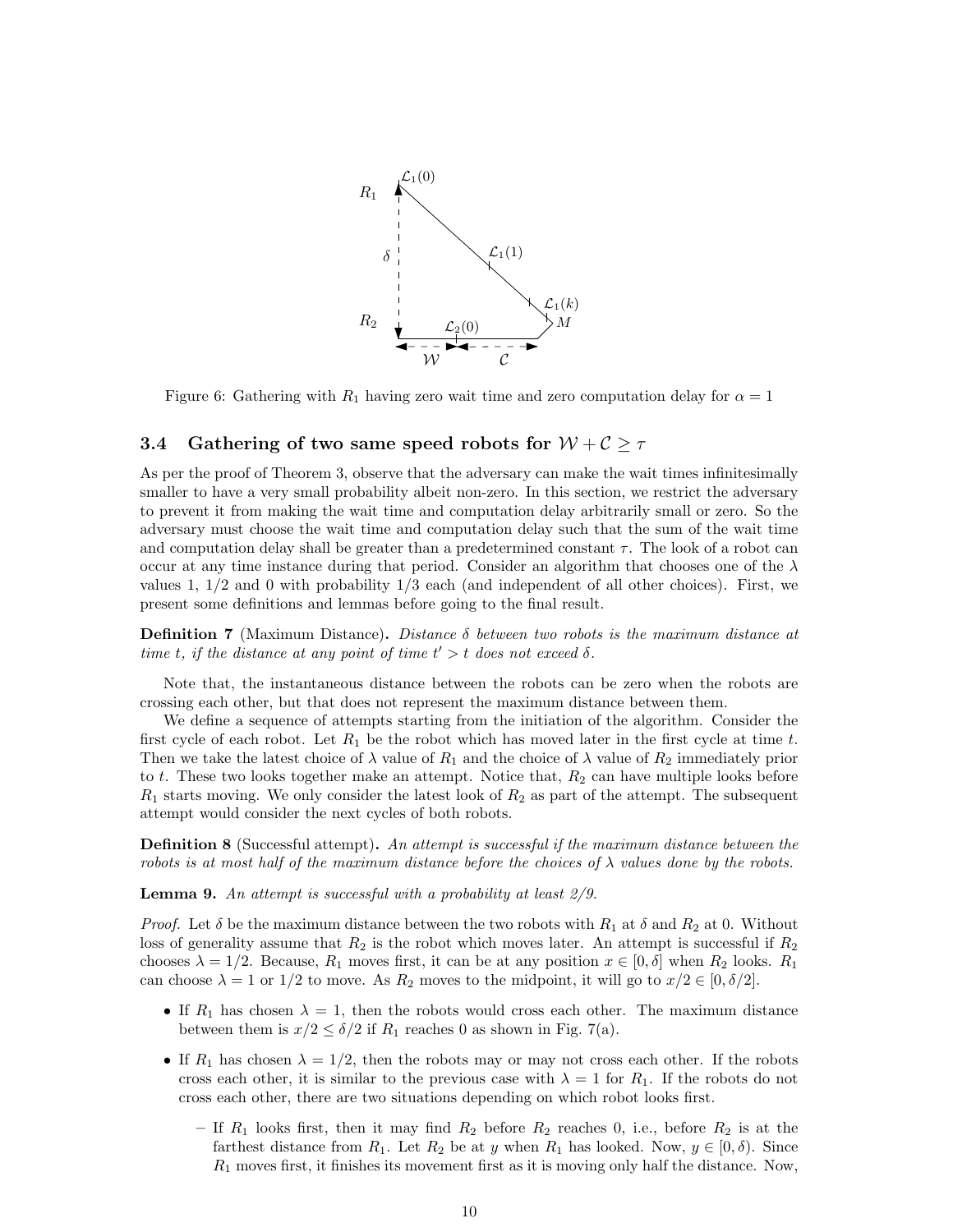

Figure 7: Occurrence of a phase when  $R_2$  choses  $\lambda = 1/2$  and moves later

 $R_2$  can observe  $R_1$  at any position between  $x \in [(\delta + y)/2, \delta]$ . So, the next distance between them is  $(\delta + y)/2 - x/2 \le (\delta + y)/2 - (\delta + y)/4 \le \delta/2$  as shown in Fig. 7(b).

– If R<sup>2</sup> looks first, then y ∈ [0, x/2]. The next distance between them is (δ +y)/2−x/2 ≤  $\delta/2-x/4\leq\delta/2$  as shown in Fig. 7(c).

Hence, the maximum distance of  $R_1$  from  $R_2$  is bound by  $\delta/2$ . The probability for  $R_1$  to choose  $\lambda$  to be 1 or 1/2 is 2/3 and for  $R_2$  to choose  $\lambda = 1/2$  is 1/3. So the probability of a successful attempt is at least  $2/3 \times 1/3 = 2/9$ .  $\Box$ 

**Definition 10** (Phase). A phase is a set of consecutive attempts until a successful attempt.

Lemma 11. A phase contains at most 18 looks in expectation.

*Proof.* Let  $X_i$  be a random variable which denotes the number of looks in a phase. Since a phase contains successive attempts until a successful attempt, let  $Y_i$  be the random variable denoting the number of attempts in a phase. From Lemma 9, each attempt has a success probability of 2/9. Each attempt is independent of the previous attempts. So the number of attempts before a successful attempt follows a geometric distribution. Thus,  $E[Y_i] = 1/(2/9) = 9/2$ . Let Z be the random variable denoting the number of looks in an attempt. By definition,  $Z \geq 2$ . An attempt will finish if the robot which started first chooses  $\lambda$  value to be 1. The number of looks before the robot chooses  $\lambda = 1$  also follows a geometric distribution with expectation 3. So, the expected number of looks in an attempt is 4. The number of looks in a phase is,  $X_i = \sum_{j=1}^{Z} Y_j$ . By Wald's Equation [27],  $E[X_i] = E[Y_j]E[Z] = 4 \times 9/2 = 18.$ 

**Theorem 12.** It is possible to gather two robots if the sum of wait time and computation delay is always greater than some value  $\tau$  for both the robots having the same speed.

Proof. Let T be a random variable which denotes the number of phases required such that the maximum distance between two robots is less than  $\tau$ . As each phase reduces the distance between robots by at least half the maximum distance in the previous phase, we can say that  $T \leq \log_2(\delta/\tau)$ . Let us estimate the total number of looks required for the maximum distance to become less than  $\tau$ . Each look corresponds to a choice of  $\lambda$  value, which also signifies the random bit complexity of the process as a whole. Let  $X_i$  be a random variable which represents the number of looks in each phase. We have  $E[X_i] = 18$  from Lemma 11. Let random variable X denote the total number of looks required for maximum distance to be less than  $\tau$ . So,

$$
X = \sum_{i=1}^{T} X_i
$$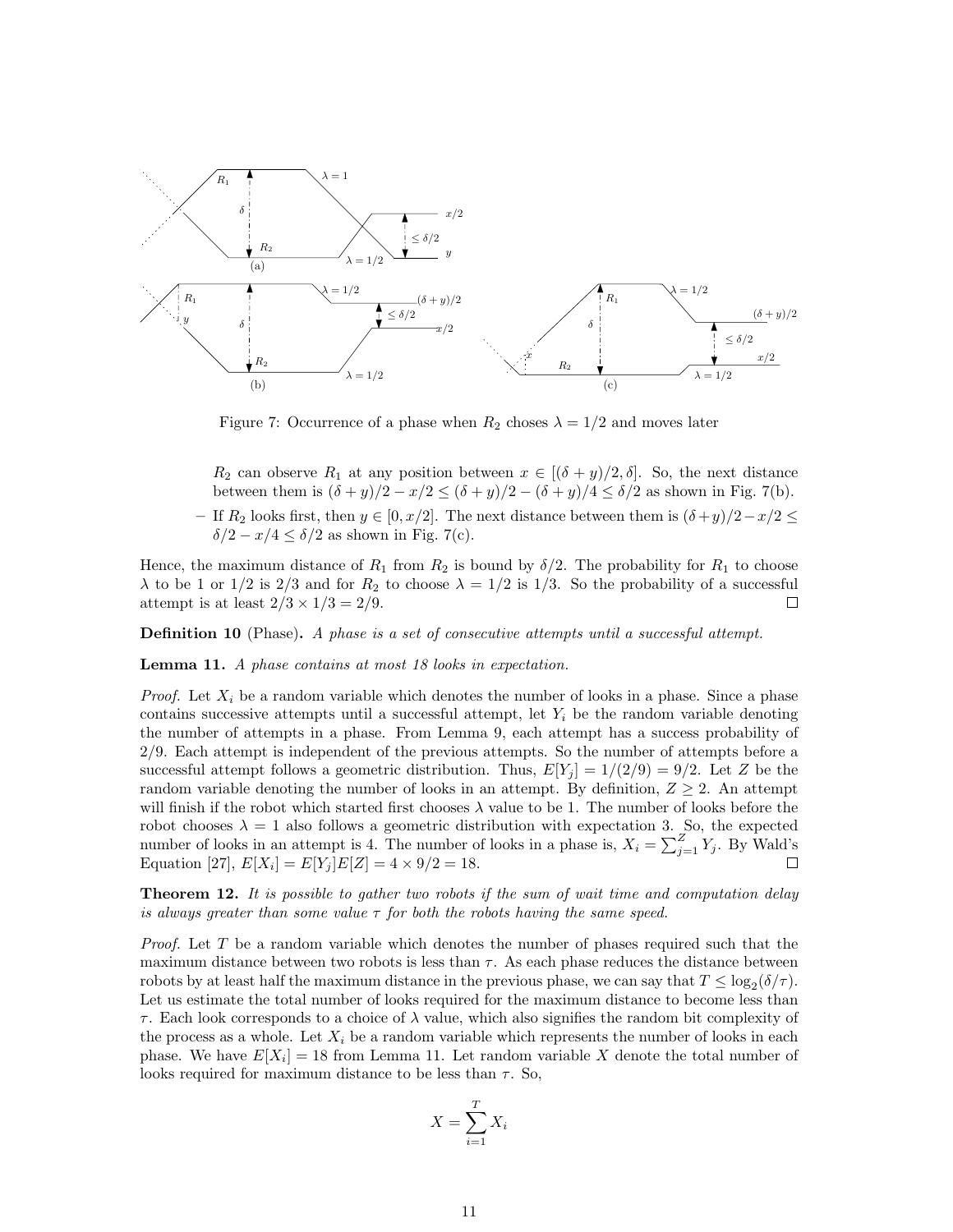Using Wald's Equation [27], we have



Figure 8: Gathering of two robots when distance between them is less than  $\tau$ .

Next, we describe the probability of gathering after the maximum distance between robots in a phase is less than  $\tau$ . If the robot moving first chooses  $\lambda = 1$  and the other chooses  $\lambda = 0$  in the next attempt, that is sufficient for gathering as shown in Fig. 8. The gathering happens definitely because whichever robot looks after the robot moving first has finished moving, would find the other at the same location and decide that they have gathered. The probability of such an event is 1/9. Hence, the expected number of attempts before the robots gather is 9. The number of looks for such an event is 2. All other combinations of  $\lambda$  values in two looks may not lead to gathering. So, the corresponding number of looks is 18. Expected number of looks required by both robots combined is at most  $18(\log_2(\delta/\tau) + 1)$ . This concludes the proof.  $\Box$ 

**Remark 13.** Two robots can gather with two different values of  $\lambda$  (e.g., 0 and 1), so the number of random bits required per cycle is 1, which is optimal.

# 4 Adaptive Adversary

An adaptive adversary is aware of all the outcome of random bits that appeared; consequently, it knows the destination of a robot in a cycle after the look instant. The adversary decides the computation delay of the current cycle and wait time of the next cycle for a robot after the look instant.



Figure 9:  $R_1$  and  $R_2$  look each other during movement

**Theorem 14.** It is impossible for two robots with the same speed to gather in ASYNC model with an adaptive adversary.

Proof. The adaptive adversary can create a situation such that at each look of a robot, it looks at the other robot in move state. Suppose,  $R_1$  is looking and  $R_2$  is in move state, based on  $R_1$ 's position  $R_2$  decides to move to some position. After  $R_2$  starts moving,  $R_1$  looks. And this cycle continues perpetually.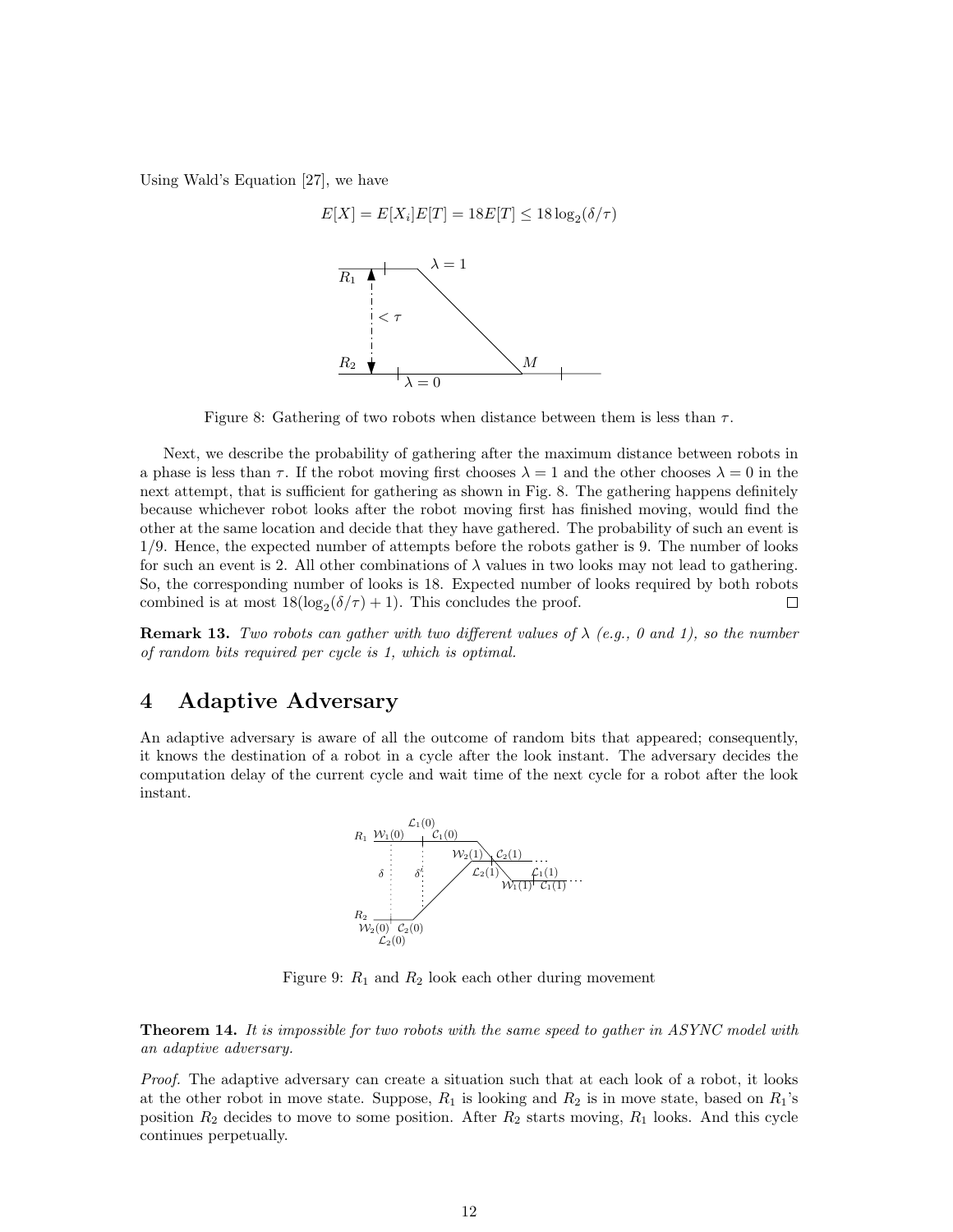Suppose, the adversary has chosen  $\mathcal{W}_1(0) > \mathcal{W}_2(0)$ . As shown in Fig. 9,  $R_2$  looks first at  $\mathcal{L}_2(0)$ , when  $R_1$  is idle. So,  $R_2$  decides the value of  $\lambda_2$  at  $\mathcal{L}_2(0)$ . Since the adversary is adaptive, it has knowledge of  $\lambda_2$ . Now, the adversary decides the value of  $C_2(0)$  and  $\mathcal{W}_2(1)$  such that

$$
\mathcal{W}_2(0) + \mathcal{C}_2(0) < \mathcal{W}_1(0)
$$

Note that, adversary can choose  $\mathcal{W}_2(1)$  to be any non-negative real number. Next,  $R_1$  looks at  $\mathcal{L}_1(0)$  and  $R_2$  is in move state. Since, the adversary already knows the time at which  $R_2$  looks next time, i.e.,  $\mathcal{L}_2(1)$ , it can choose  $\mathcal{C}_1(0)$  such that

$$
\mathcal{W}_2(0) + \mathcal{C}_2(0) + \lambda_2 \delta + \mathcal{W}_2(1) > \mathcal{W}_1(0) + \mathcal{C}_1(0) \text{ and}
$$
\n
$$
\mathcal{W}_2(0) + \mathcal{C}_2(0) + \lambda_2 \delta + \mathcal{W}_2(1) < \mathcal{W}_1(0) + \mathcal{C}_1(0) + \lambda_1 \delta'
$$

where,  $\delta'$  is the distance of  $R_2$  from  $R_1$  at  $\mathcal{L}_2(0)$ . Continuing in this manner, the adversary can guarantee that at each look apart from  $\mathcal{L}_2(0)$  each robot finds the other in move state.

Also, as a special case, if  $\lambda$  chosen by a robot is 0, then the adversary can choose the next computation delay and wait time to be zero. Then the robot has to choose  $\lambda$  value again. Hence, it is impossible for two robots to gather with an adaptive adversary.  $\Box$ 

# 5 Gathering multiple robots with merging

We define merging as once multiple robots are collocated, they will behave as a single entity thenceforth. With merging, we can reduce the multi-robot gathering problem to a two robot gathering problem for which the solution has been explored in the previous sections. First, we describe Algorithm ReduceToLine, which reduces the gathering problem in  $\mathbb{R}^2$  to gathering on a line. Then we describe the reduction to a scenario where the robots are located at two distinct positions.

#### 5.1 Reduce to Line

The robots are on a Euclidean plane. Determine the farthest pair of robots. If there are multiple pair of robots with the maximum distance, each activated robot moves  $\lambda/100$  times the distance between them linearly outwards along the line joining them. Here 100 is chosen as an arbitrary constant. This movement makes one pair of robots as the unique maximum distance pair. The adversary can activate all the robots in the farthest pairs at the same time so that there can be multiple pairs of robots with the maximum distance in the next cycle. Specifically, if there are  $k$ pairs of robots with the same distance and two different values of  $\lambda$ , then it would take  $O(\log_2(k))$ rounds to arrive at a unique pair of robots which are the farthest distance from each other. The line joining the maximum distance pair of robots is unique. Once the unique line is determined, each robot determines its projection on the line and moves towards it. Note that, moving towards the projection cannot make another pair of robots as the maximum distance pair, as the projected distance of a pair of robots is smaller compared to their original distance. Once the process is complete, the robots will form a line.

#### 5.2 With Merging

If two robots merge and behave as a single robot, then we can deterministically achieve a two robot gathering scenario. The inner robots on the line do not move. Observe that, an intermediate robot can see other robots in two opposite directions. The outermost robots move towards the nearest inner robot, and this continues recursively. A robot can determine that it is the outermost robot if it sees other robots only in one direction. It is possible to achieve gathering directly from a situation with three distinct robot positions, say  $A, B$ , and  $C$ . It can happen if and only if the activation time of the robot at the middle position B does not lie between the arrival time of A at B and C at B. Otherwise, it becomes a two robot gathering problem.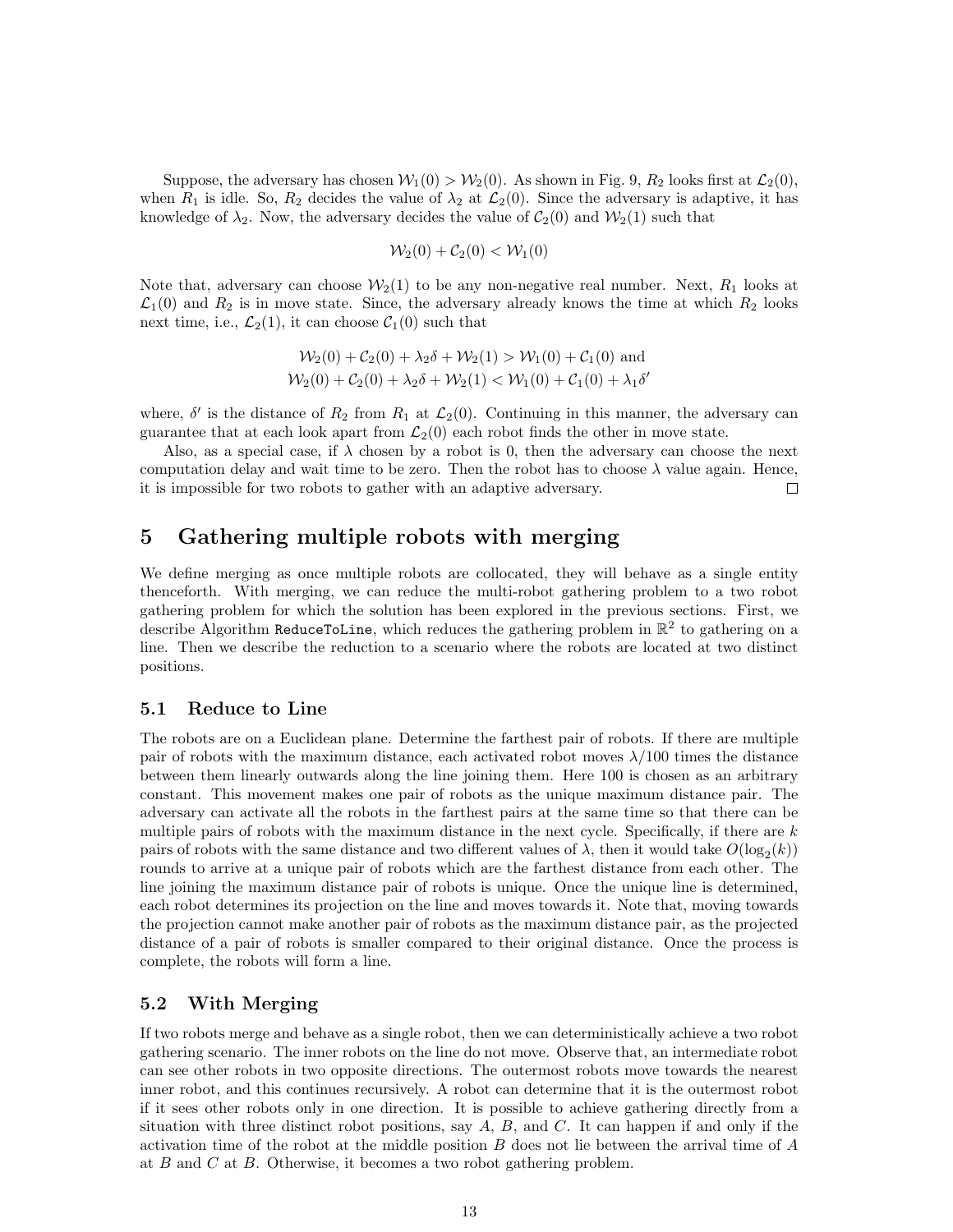#### 5.3 Discussion for gathering without merging

If merging is not allowed, then the collocated robots behave as individual entities. The process of forming a configuration with two distinct robot locations from a multi-robot configuration on the line is similar to the previous subsection. The difficulty here lies in the fact that the configuration with two distinct robot locations can diverge further into a configuration with multiple robot locations. Once a subset of robots at some position are activated by the adversary, they start moving according to the configuration with two robot locations. While the robots are in movement, if other robots are activated subsequently, then the configuration becomes a configuration with multiple robot location for the robots activated later, and it will cause the robots activated latter to take decision based on a configuration with multiple robot location.

# 6 Conclusion

This paper sheds light on the gathering of two robots with random bits. The adversary is characterized into two types, oblivious and adaptive. In case of an oblivious adversary, we have proved the possibility of gathering in the  $ASYNC_{IC}$  model for a known speed ratio of the two robots. With a lower bound on adversarial control, we also provide an estimate for the expected number of looks. The approach of gathering has been generalized to include multiple robots with merging. It remains to be investigated whether it is possible to gather in the general ASYNC model with no restrictions on an oblivious adversary. We also show that an adaptive adversary can always prevent the gathering of the robots in ASYNC.

As future work, further characterization of choice of  $\lambda$  values can be considered, and the analysis can be improved. One can also explore potential adversarial behaviors in the gathering of multiple robots without merging.

# References

- [1] Noa Agmon and David Peleg. Fault-tolerant gathering algorithms for autonomous mobile robots. SIAM J. Comput., 36(1):56–82, 2006.
- [2] Cédric Auger, Zohir Bouzid, Pierre Courtieu, Sébastien Tixeuil, and Xavier Urbain. Certified impossibility results for byzantine-tolerant mobile robots. In Stabilization, Safety, and Security of Distributed Systems - 15th Intl. Symposium, SSS 2013, Osaka, Japan, November 13-16, 2013. Proceedings, pages 178–190, 2013.
- [3] Evangelos Bampas, L´elia Blin, Jurek Czyzowicz, David Ilcinkas, Arnaud Labourel, Maria Potop-Butucaru, and Sébastien Tixeuil. On asynchronous rendezvous in general graphs. Theor. Comput. Sci., 753:80–90, 2019.
- [4] S. Bhagat, S. Gan Chaudhuri, and K. Mukhopadhyaya. Fault-tolerant gathering of asynchronous oblivious mobile robots under one-axis agreement. J. Discrete Algorithms, 36:50 – 62, 2016.
- [5] Subhash Bhagat and Krishnendu Mukhopadhyaya. Fault-tolerant gathering of semisynchronous robots. In Proceedings of the 18th International Conference on Distributed Computing and Networking, Hyderabad, India, January 5-7, 2017, page 6, 2017.
- [6] Zohir Bouzid, Shantanu Das, and S´ebastien Tixeuil. Gathering of mobile robots tolerating multiple crash faults. In IEEE 33rd Intl. Conference on Distributed Computing Systems, ICDCS 2013, 8-11 July, 2013, Philadelphia, Pennsylvania, USA, pages 337–346, 2013.
- [7] Quentin Bramas and Sébastien Tixeuil. Wait-free gathering without chirality. In Structural Information and Communication Complexity - 22nd International Colloquium, SIROCCO 2015, Montserrat, Spain, July 14-16, 2015, Post-Proceedings, pages 313–327, 2015.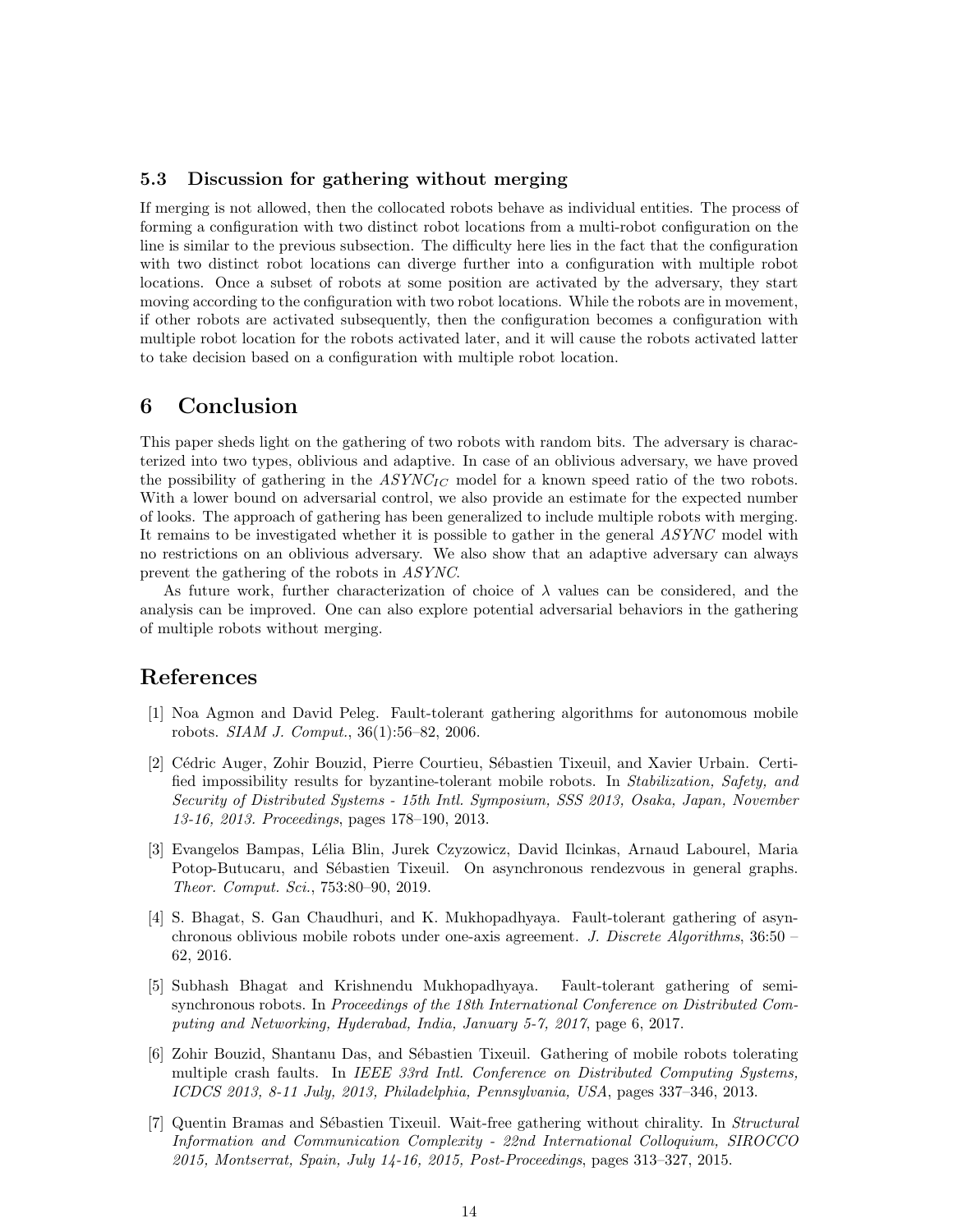- [8] Quentin Bramas and Sébastien Tixeuil. Brief announcement: Probabilistic asynchronous arbitrary pattern formation. In Proceedings of the 2016 ACM Symposium on Principles of Distributed Computing, PODC 2016, Chicago, IL, USA, July 25-28, 2016, pages 443–445, 2016.
- [9] Quentin Bramas and Sébastien Tixeuil. The random bit complexity of mobile robots scattering. Int. J. Found. Comput. Sci., 28(2):111–134, 2017.
- [10] Davide Canepa, Xavier Défago, Taisuke Izumi, and Maria Potop-Butucaru. Flocking with oblivious robots. In Stabilization, Safety, and Security of Distributed Systems - 18th International Symposium, SSS 2016, Lyon, France, November 7-10, 2016, Proceedings, pages 94–108, 2016.
- [11] Sruti Gan Chaudhuri. Flocking along line by autonomous oblivious mobile robots. In Proceedings of the 20th International Conference on Distributed Computing and Networking, ICDCN 2019, Bangalore, India, January 04-07, 2019, pages 460–464, 2019.
- [12] Sruti Gan Chaudhuri and Krishnendu Mukhopadhyaya. Gathering asynchronous transparent fat robots. In Distributed Computing and Internet Technology, 6th International Conference, ICDCIT 2010, Bhubaneswar, India, February 15-17, 2010. Proceedings, pages 170–175, 2010.
- [13] Mark Cieliebak and Giuseppe Prencipe. Gathering autonomous mobile robots. In SIROCCO 9, Proceedings of the 9th Intl. Colloquium on Structural Information and Communication Complexity, Andros, Greece, June 10-12, 2002, pages 57–72, 2002.
- [14] Shantanu Das, Paola Flocchini, Giuseppe Prencipe, Nicola Santoro, and Masafumi Yamashita. Autonomous mobile robots with lights. Theor. Comput. Sci., 609:171–184, 2016.
- [15] Shantanu Das, Paola Flocchini, Nicola Santoro, and Masafumi Yamashita. Forming sequences of geometric patterns with oblivious mobile robots. Distributed Computing, 28(2):131–145, 2015.
- [16] Xavier Défago, Maria Gradinariu Potop-Butucaru, Julien Clément, Stéphane Messika, Philippe Raipin Parvédy, and Philippe Raipin Parvédy. Fault and byzantine tolerant selfstabilizing mobile robots gathering - feasibility study -.  $CoRR$ , abs/1602.05546, 2016.
- [17] Paola Flocchini, Giuseppe Prencipe, Nicola Santoro, and Peter Widmayer. Hard tasks for weak robots: The role of common knowledge in pattern formation by autonomous mobile robots. In Proc. ISAAC, pages 93–102, 1999.
- [18] Nao Fujinaga, Hirotaka Ono, Shuji Kijima, and Masafumi Yamashita. Pattern formation through optimum matching by oblivious CORDA robots. In *Principles of Distributed Systems* - 14th International Conference, OPODIS 2010, Tozeur, Tunisia, December 14-17, 2010. Proceedings, pages 1–15, 2010.
- [19] Adam Heriban, Xavier Défago, and Sébastien Tixeuil. Optimally gathering two robots. In Proceedings of the 19th International Conference on Distributed Computing and Networking, ICDCN 2018, Varanasi, India, January 4-7, 2018, pages 3:1–3:10, 2018.
- [20] Taisuke Izumi, Tomoko Izumi, Sayaka Kamei, and Fukuhito Ooshita. Feasibility of polynomial-time randomized gathering for oblivious mobile robots. IEEE Trans. Parallel Distrib. Syst., 24(4):716–723, 2013.
- [21] Taisuke Izumi, Daichi Kaino, Maria Gradinariu Potop-Butucaru, and Sébastien Tixeuil. On time complexity for connectivity-preserving scattering of mobile robots. Theor. Comput. Sci., 738:42–52, 2018.
- [22] Rajeev Motwani and Prabhakar Raghavan. Randomized Algorithms. Cambridge University Press, 1995.